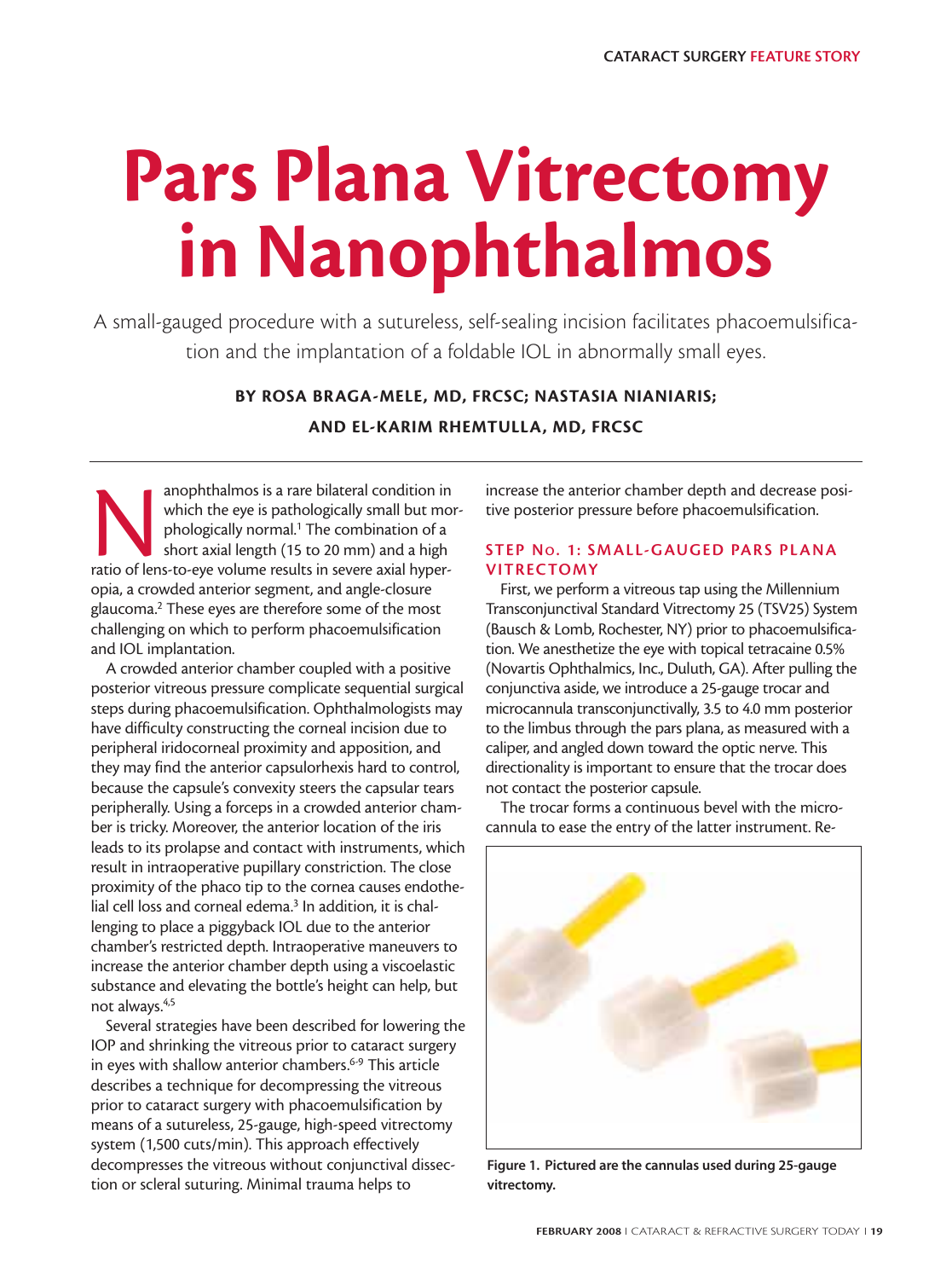

**Figure 2. The TSV25 System uses the lightening handpiece with a high-speed electric cutter.**

ferred to as an *entry alignment system*, the 25-gauge cannula (Figure 1) aligns the conjunctival and scleral entry sites, which obviates the need for conjunctival dissection. It is helpful to maneuver the system in a circular motion between one's fingers and to counterbalance the applied pressure by having the patient look toward the entry site.

We remove the trocar and introduce the electric cutter (Figure 2) into the vitreous cavity through the microcannula.10 It is important to note that, on occasion, one may not be able to visualize the cutter within the eye, either due to a small pupil or dense cataract. In such cases, we recommend using a pen to mark off on the cutter the desired distance at which one wants to enter the eye in order to avoid introducing too much of the instrument into a small eye and perhaps traumatizing the retina (Figure 3).

We aspirate a small amount of vitreous (approximately 0.5 to 1.0 mL) and use no infusion. Throughout the vitrectomy, we monitor the IOP by pressing on the eye with a toothless forceps so as not to remove too much vitreous.11 After the chamber has deepened, we remove the microcannula from the pars plana and apply pressure to the area. The sclerotomy site need not be sutured, because it is self-sealing.<sup>10,12</sup>

## **STEP NO. 2: PHACOEMULSIFICATION**

We perform phacoemulsification in our usual fashion. If desired, the surgeon may deepen the anterior chamber further with a superviscoelastic agent such as Healon 5 (Advanced Medical Optics, Inc., Santa Ana, CA), which has both maximally cohesive and highly retentive properties. We create a continuous curvilinear capsulorhexis and then perform hydrodissection and hydrodelineation. After phacoemulsifying the lens with the quick-chop technique, we piggyback foldable IOL implants with one in the capsular bag and the other in the sulcus.

### **DISCUSSION**

True nanophthalmos is an uncommon condition present in only 20% of cases with short eyes, in which

the abnormality is due to short anterior segments.<sup>2</sup> In the remaining 80% of cases, the abnormality is usually a foreshortened axial length due to a shortened posterior segment.<sup>13</sup> Shallow, crowded anterior chambers present one of the most technically challenging situations for cataract surgeons. These severely hyperopic eyes are at high risk of complications, $14$  including suprachoroidal hemorrhage.<sup>15</sup> In addition, these eyes commonly develop ocular conditions such as chronic angle closure, pseudoexfoliation with zonular loss, spherophakia, and trauma.16,17

As previously described by Chang, $5$  combining preoperative mannitol and ocular compression and then administering an intraoperative injection of a viscoelastic agent is often sufficient for deepening the anterior chamber.5,18 Occasionally, however, the anterior chamber is so shallow that the globe will become excessively firm before the ophthalmologist can inject enough viscoelastic to create sufficient space. In such eyes, an automated pars plana vitreous tap may safely expand the anterior segment to permit routine phacoemulsification and IOL implantation.<sup>5,6,11,19</sup> Another option is a vitreous tap technique that employs a 23- to 26-gauge needle on a 1-mL tuberculin syringe when automated vitrectomy instrumentation is not available.20

We have found the small-gauged technique described in this article to be superior to the traditional pars plana vitrectomy (PPV). The 25-gauge system is less traumatic to the eye, and it provides patients with a speedier recovery. Additionally, patients require fewer postoperative drops.<sup>21</sup> Of greater significance, however, are the pre- and intraoperative advantages of the 25-gauge versus the 20-gauge system. Vitreous decompression with



**Figure 3. The surgeon marks the cutter with a pen to indicate the length entering the eye.**